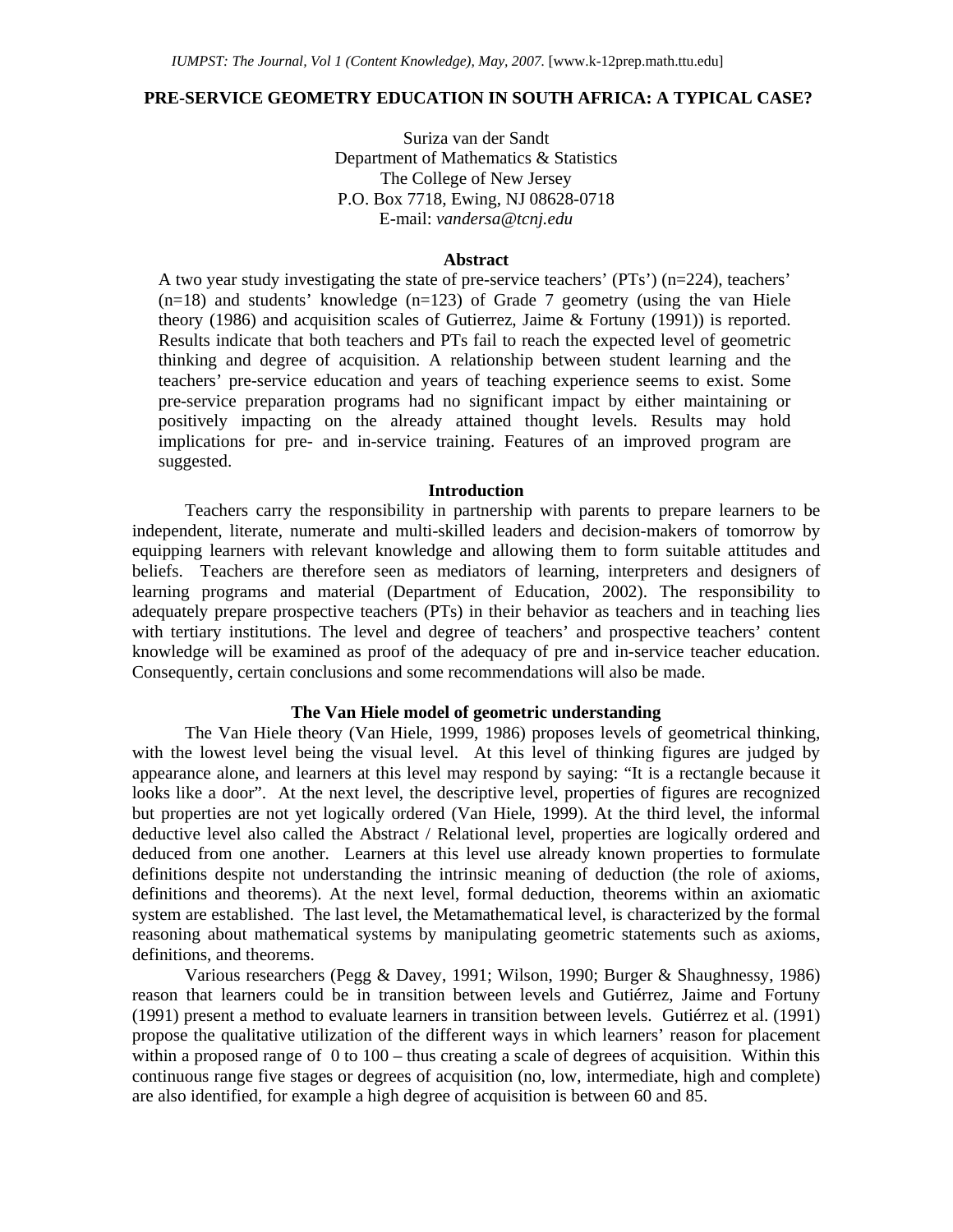It is believed that development through these levels is more dependent on instruction (Koehler & Grouws, 1992) than on age or biological maturation (Piaget, 1970) and that types of instructional experiences can foster or impede development (Van Hiele, 1999).

# **Teacher's Knowledge**

A teacher is viewed as someone that possesses (or should possess) specific and adequate content knowledge. Jaworski and Wood (1999) note that in various countries the need to improve the experience of classroom mathematical learning through the development of teachers' knowledge of mathematics and knowledge of pedagogy is still relevant. Farah-Sirkis (1999, p.44) notes that both experienced and novice teachers view subject matter knowledge as a priority for in-service training programs and mentions that 80% of teachers viewed subject matter knowledge as the number one qualification for a good mathematics teacher.

Shulman's work (1986) confirmed the complexity of research into teaching and teacher behavior and focussed on elements of teacher knowledge (content and *pedagogical content knowledge*) – with teacher knowledge being one of the factors that influence teacher behavior. Teacher knowledge and the possible role it plays in the classroom are well documented (for e.g. Ernest, 1989; Koehler & Grouws, 1992; Kong & Kwok, 1999), but what and how much knowledge a teacher needs to be successful remains a question for debate. The solution requires a change in the nature of training rather than more content courses as "course taking is not a proxy for knowledge" (Ball, 1999, p.21).

The current state of South African primary school (Gr.1-7) teachers' content knowledge and the impact on classrooms have previously been investigated by South African researchers, including Webb, Bolt, Austin, Cloete, England, Feza, Ilsley, Kurup, Peires and Wessels (1998), in subjects such as science and mathematics. These studies brought the state of South African teachers' knowledge to the fore, but none focussed solely on Geometry – a problematic topic in secondary school (Gr.8-12). These studies also did not account for the influence and adequacy of pre-service training received by teachers.

This article will endeavour to summarize a two year study investigating both the state of pre-service teachers' (PTs'), teachers' and learners' knowledge of grade 7 geometry (using the Van Hiele theory (1986) and the acquisition scales of Gutiérrez, Jaime and Fortuny (1991)). Furthermore, the article will investigate the possible relationship between a teacher's content knowledge and the learners' learning gain. The conclusion will point to the implications of the findings, but will also make some recommendations for both pre and in-service teacher education.

# **Methodology**

## *Population*

This study is a two year study in which Grade 7 mathematics teachers from five towns were invited to participate in the first year of the study. All invited teachers were qualified to teach grade 7 mathematics and schools were deemed privileged (if taking the historical background of South Africa into account, e.g. all invited schools had electricity, water and qualified teachers). These teachers were requested to complete a) a questionnaire investigating their views and beliefs regarding their own knowledge, and the teaching and learning of Geometry; and b) a questionnaire investigating their own geometry subject knowledge. From the eighteen teachers volunteering to participate in the first year of the study, four teachers were selected (two with high and two with less geometry content knowledge) to continue their participation during the second year of the study. Each of these four teachers selected one of their grade 7 classes to be part of the year-long study. A total of 123 learners participated and were tested in the beginning as well as at the end of the second year in order to determine learner learning gain in each of the four classrooms. All learners received instruction and were tested in their mother tongue.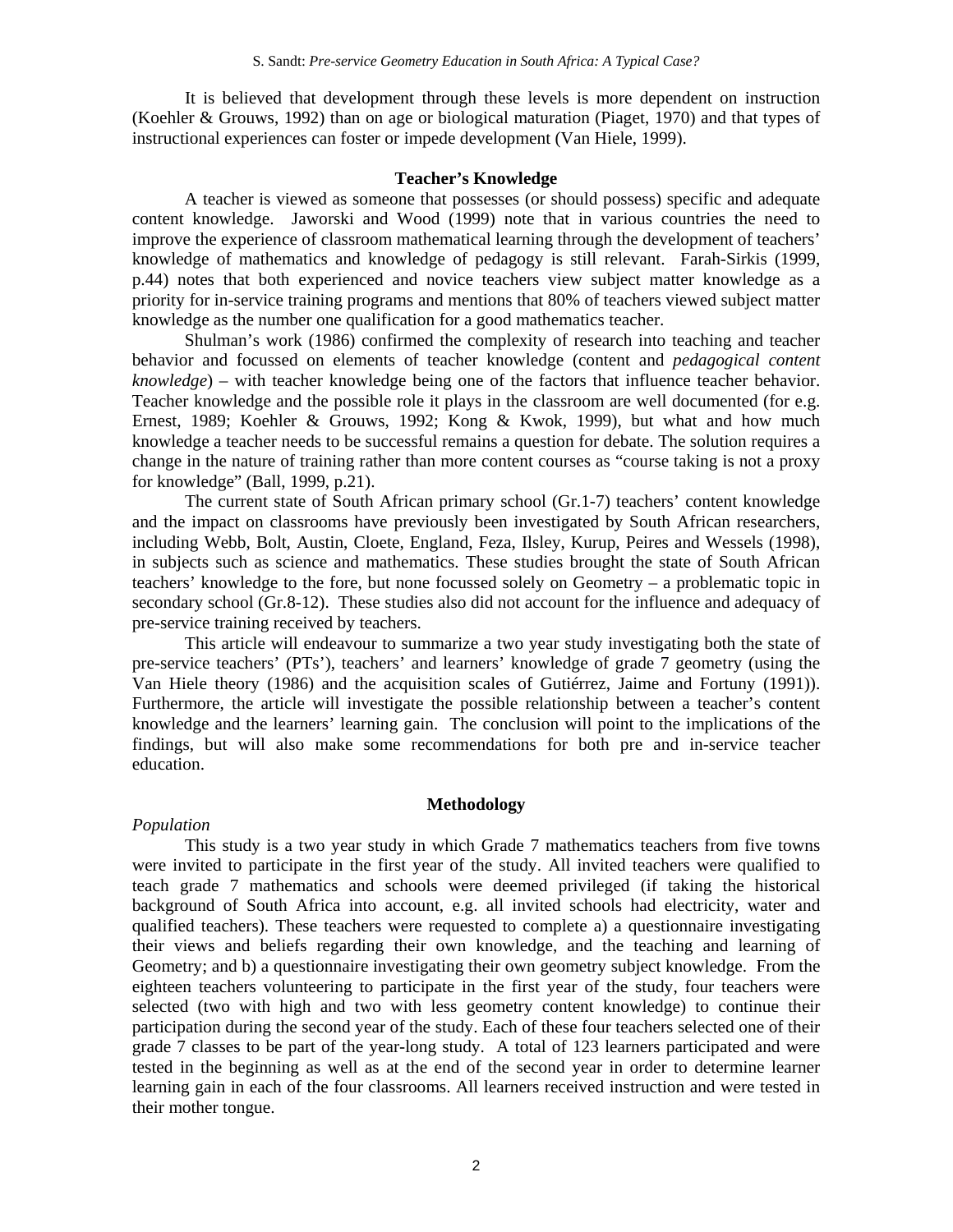The population of PTs in the first year consisted of all final year education major students  $(n=100)$  at one of the five participating higher education institutions in the North-West province (South Africa). Seventy-eight PTs received second language instruction and followed a 3-year college curriculum at a college of education. The other PTs  $(n=22)$  followed a four year curriculum and received instruction in their first language at either a college of education or university. Each of the five tertiary institutions was visited in the final quarter of the first year where PTs completed a questionnaire investigating their geometry content knowledge. In the second year of the study, only one college of education remained in the North-West province due to restructuring of higher education in South Africa. From this college all freshmen (*n=27*) and junior year mathematics major PTs (*n=34*) (math majors only take 3 years of math and spend their fourth year focussing on the education part of their pre-service training) and all final year education major PTs  $(n=63)$  were included in the study during the second year of the study. The participating freshmen mathematics major PTs were tested during the first quarter while the junior mathematics major PTs and the final education major year PTs were tested during the final quarter of the academic year.

#### *Research Design*

An ex post facto research design (Leedy, 1997) was used to determine the state of PTs', teachers' and learners' knowledge of grade 7 geometry (by determining their geometric thought level attainment). Data was gathered directly from individual teachers and PTs by using two questionnaires and from groups of learners, by using a geometry subject knowledge questionnaire, in their natural environments to investigating possible cause-and-effect relationships.

# *Instruments*

Two questionnaires were utilized; the first questionnaire completed by the eighteen teachers consisted of 142 items and investigated educators' views on their own knowledge (content, pedagogical and curriculum), pre-service preparation, beliefs and attitudes regarding geometry as well as the teaching and learning of geometry. Items required a response on a 4 point Likert-type scale (e.g. Disagree strongly; Disagree; Agree; Strongly agree). The following are examples of items included in the first questionnaire: "I was adequately prepared by the college/university with regard to academic knowledge (Geometry knowledge); If learners struggle with Geometry, it is a good idea to give them more opportunity to do self-exercises in class; To do well in Mathematics, it is important for learners to understand how Geometry is applied and used."

The second questionnaire was used for all three population groups and investigated geometry subject knowledge. The version for teachers and PTs consisted of 56 items and the version for learners consisted of 40 items (a subset of the teacher and PTs version). Items were selected from the Mayberry test (Lewin & Pegg version as published by Lawrie, 1998) and a test developed from Research Unit for Mathematics Education of the University of Stellenbosch (RUMEUS) (1984). Test items dealt with various concepts and shapes relevant for grade 7 over the first three Van Hiele levels for the learners' questionnaire and over the first four Van Hiele levels for the teachers and PTs. The following is an example of items that appeared in both the teacher and learners versions: "Does a right-angled triangle always have a longest side? If so, which one? (Make a drawing and indicate on your drawing)." Answers were evaluated using the acquisition scales of Gutiérrez et al. (1991, p.237-239). The reliability (Cronbach Alpha values) was calculated for the PTs' and teachers' version and is 0.77 for level 1, 0.71 for level 2 and 0.68 for level 3 with 0.56 for level 4. The reliability for the learner version on level 1 was 0.60, 0.52 for level 2 and 0.24 for level 3. All the computations for this article were done with SAS® (SAS Institute Inc., 1999). As the populations were not random samples, inferential statistics could not be used and statistical significance (p-values) is not applicable (Cohen, 1988).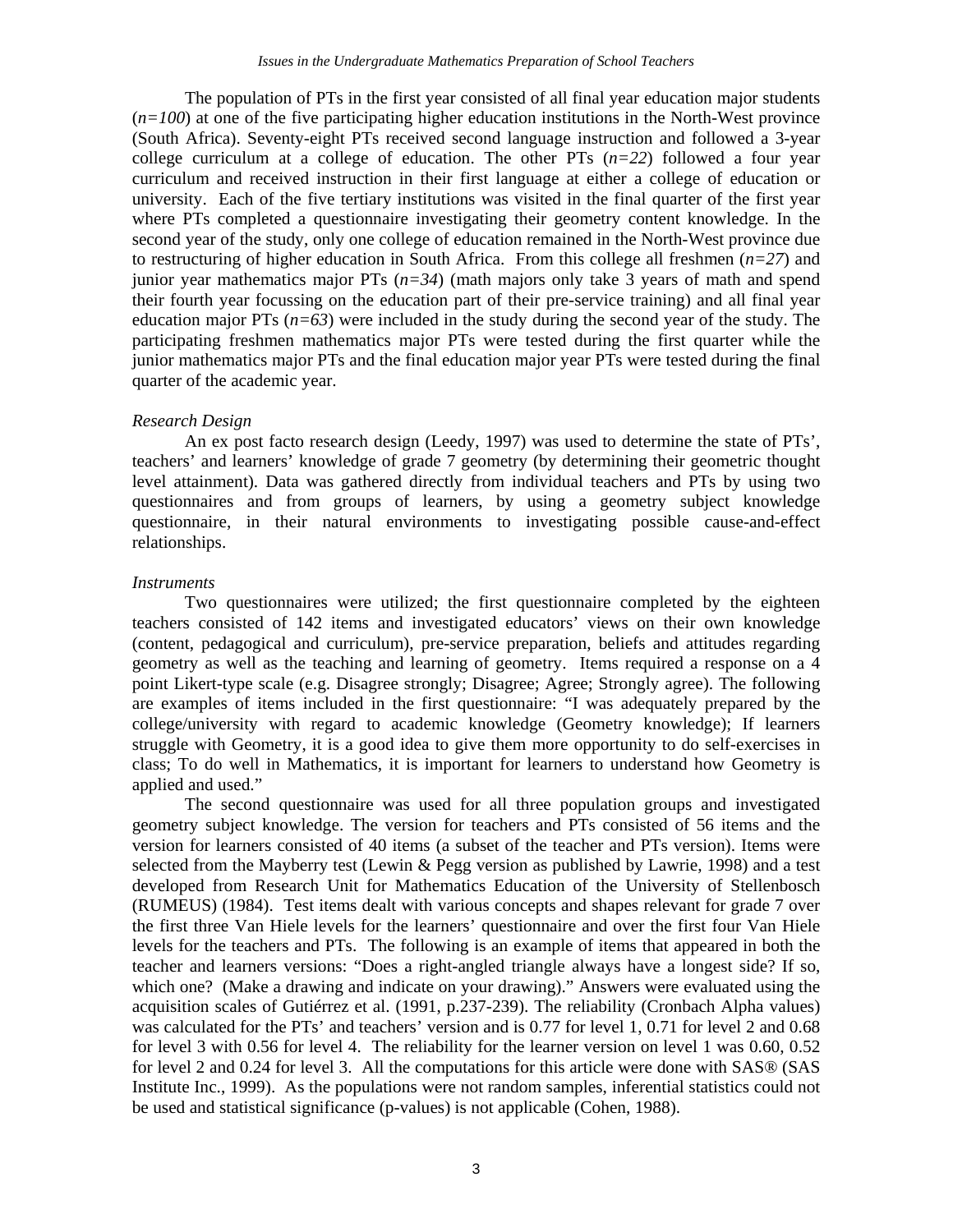# **Results and Discussion**

In analyzing the data from both teachers and PT, it became clear that neither group was capable of achieving a *complete degree of acquisition* (>85%) for any of the Van Hiele levels tested (see Table 1). The 18 grade 7 mathematics teachers only achieved a low degree of acquisition for both Van Hiele level 3 (the relevant level for grade 7 - Department of Education, 2002) and Van Hiele level 4 (level relevant for high school mathematics) (Spear, 1993).

| Degrees of acquisition of teachers and prospective teachers |             |                                           |    |              |              |         |         |
|-------------------------------------------------------------|-------------|-------------------------------------------|----|--------------|--------------|---------|---------|
| Year                                                        |             | Van Hiele Level and Degree of Acquisition |    |              |              |         |         |
| tested                                                      |             | Participants                              | N  | Level 1      | Level 2      | Level 3 | Level 4 |
| Year 1                                                      |             | <b>Teachers</b>                           | 18 | High         | Intermediate | Low     | Low     |
| Year 1                                                      |             | Junior Ed. Major<br>(3 year college)      | 78 | Intermediate | Low          | Low     | Low     |
| Year 1                                                      | Teachers    | Senior Ed Majors<br>(4 year college)      | 22 | Intermediate | Low          | Low     | Low     |
| Year 2                                                      |             | <b>Freshmen Math Majors</b>               | 27 | High         | Intermediate | Low     | Low     |
| Year 2                                                      | Prospective | Junior Math Majors                        | 34 | Intermediate | Low          | Low     | Low     |
| Year 2                                                      |             | <b>Senior Education Majors</b>            | 63 | Intermediate | Low          | Low     | Low     |

# Table 1

Pre-service teachers, irrespective of subject specialization or time spent in pre-service education, could not reach an intermediate degree of acquisition for Van Hiele levels 3 or 4. PTs in their first year of pre-service education exhibited the highest degree of acquisition in nearly all the Van Hiele levels, when compared to any other group of prospective teachers.

In investigating the effect teachers have on their learners' learning gain (as revealed by their degree of acquisition), teachers' influence resulted in (at most) a single degree of acquisition shift (see Table 2).

| Degrees of acquisition of four classes and their teachers with some teacher biographical information |                          |              |         |         |                                 |                                |                                   |              |
|------------------------------------------------------------------------------------------------------|--------------------------|--------------|---------|---------|---------------------------------|--------------------------------|-----------------------------------|--------------|
|                                                                                                      | Van Hiele Level & Deg of |              |         |         | <b>Education &amp; Training</b> |                                | <b>Mathematics</b>                |              |
|                                                                                                      |                          | Acquisition  |         |         |                                 |                                | teaching experience               |              |
|                                                                                                      |                          | Level 1      | Level 2 | Level 3 |                                 | Academic<br><b>Mathematics</b> | <b>Mathematics</b><br>Methodology |              |
| Class 1                                                                                              | Learners $(n=36)$        |              |         |         |                                 | 4 years                        | 4 years                           | 9 years      |
|                                                                                                      |                          |              |         |         | Teacher                         |                                |                                   |              |
|                                                                                                      | Beginning of Year 2      | Intermediate | Low     | Low     | Carl                            | Level 1                        | Level 2                           | Level 3      |
|                                                                                                      | End of Year 2            | High         | Low     | Low     |                                 | High                           | High                              | Intermediate |
|                                                                                                      |                          |              |         |         |                                 |                                |                                   |              |
| $\sim$                                                                                               |                          | Level 1      | Level 2 | Level 3 |                                 | Acad Math                      | Math meth                         | Exper        |
|                                                                                                      | Learners $(n=29)$        |              |         |         |                                 | 0 years                        | 4 years                           | 8 years      |
| Class:                                                                                               |                          |              |         |         | Teacher                         |                                |                                   |              |
|                                                                                                      | Beginning of Year 2      | Low          | Low     | Low     | Peter                           | Level 1                        | Level 2                           | Level 3      |
|                                                                                                      | End of Year 2            | Intermediate | Low     | Low     |                                 | High                           | Intermediate                      | Low          |
|                                                                                                      |                          |              |         |         |                                 |                                |                                   |              |
|                                                                                                      |                          | Level 1      | Level 2 | Level 3 |                                 | Acad Math                      | Math meth                         | Exper        |
| $\epsilon$<br>Class                                                                                  | Learners $(n=29)$        |              |         |         |                                 | $0$ years                      | 4 years                           | 2 years      |
|                                                                                                      |                          |              |         |         | Teacher                         |                                |                                   |              |
|                                                                                                      | Beginning of Year 2      | Intermediate | Low     | Low     | Sarah                           | Level 1                        | Level 2                           | Level 3      |
|                                                                                                      | End of Year 2            | Intermediate | Low     | Low     |                                 | High                           | Intermediate                      | Low          |
|                                                                                                      |                          |              |         |         |                                 |                                |                                   |              |
|                                                                                                      |                          | Level 1      | Level 2 | Level 3 |                                 | Acad Math                      | Math meth                         | Exper        |
| $\overline{\phantom{a}}$<br>Class                                                                    | Learners $(n=29)$        |              |         |         |                                 | 0 years                        | $0$ years                         | 6 years      |
|                                                                                                      |                          |              |         |         | Teacher                         |                                |                                   |              |
|                                                                                                      | Beginning of Year 2      | Low          | Low     | Low     | Paul                            | Level 1                        | Level 2                           | Level 3      |
|                                                                                                      | End of Year 2            | Intermediate | Low     | Low     |                                 | High                           | Intermediate                      | Low          |
|                                                                                                      |                          |              |         |         |                                 |                                |                                   |              |

Table 2

*Note.* Pseudonyms have been used; and teachers (Carl, Peter, Sarah and Paul) was tested in year 1 as part of the teacher population.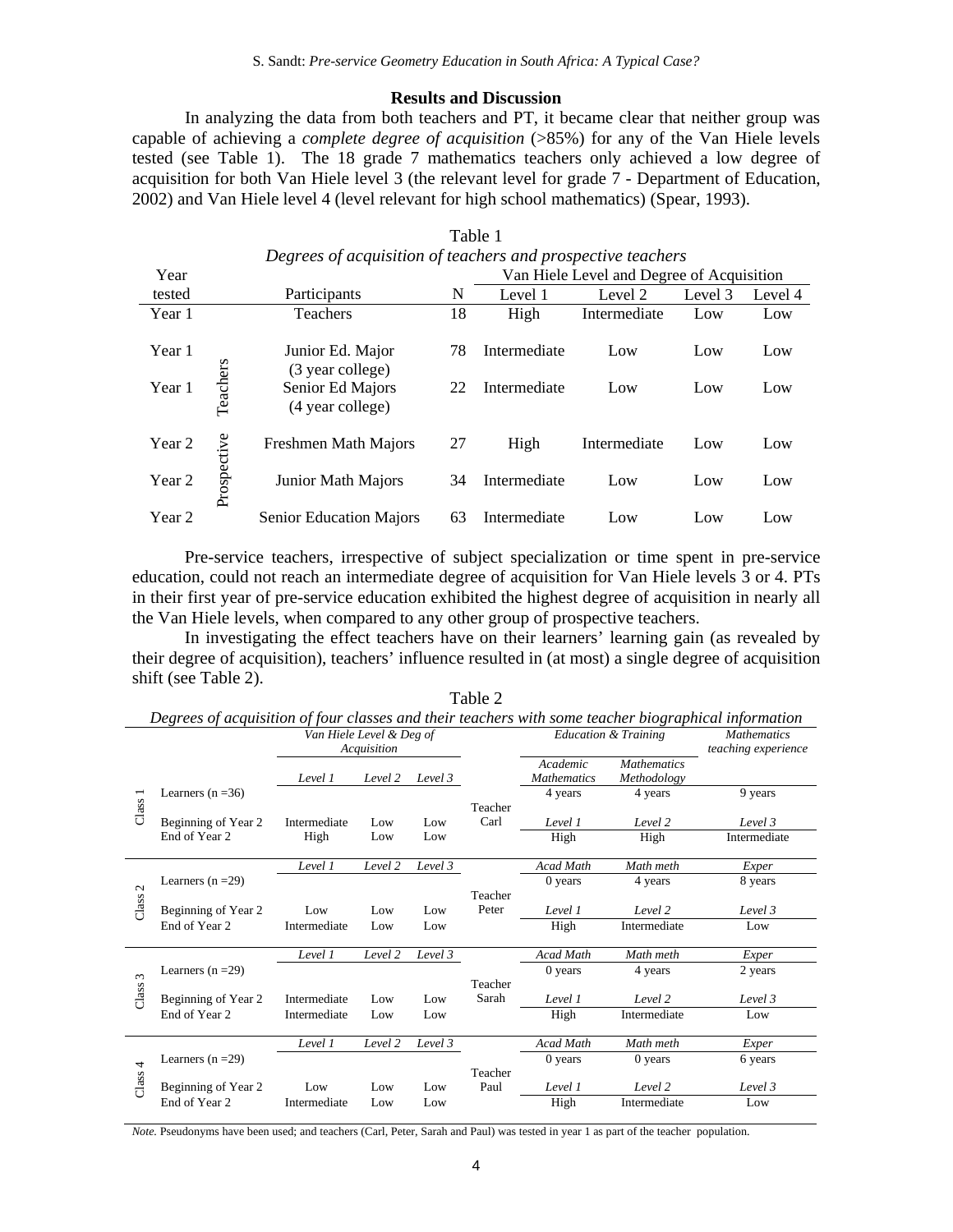All learners exited grade 7 with a low degree of acquisition, with some learners exhibiting no learning gain, on Van Hiele level 3 (level relevant for this grade - Department of Education, 2002) after a year of instruction. Results of the second questionnaire that the four teachers completed illustrate their views and beliefs about the nature of geometry as well as the teaching and learning of geometry (see Table 3).

| Four teachers' views about Geometry, teaching and learning |                                                                                                       |                                                                                                                                            |                                                                                                                                     |  |  |  |
|------------------------------------------------------------|-------------------------------------------------------------------------------------------------------|--------------------------------------------------------------------------------------------------------------------------------------------|-------------------------------------------------------------------------------------------------------------------------------------|--|--|--|
|                                                            | Geometry                                                                                              | Teaching                                                                                                                                   | Learning                                                                                                                            |  |  |  |
| $\frac{Card}{(class 1)}$                                   | Should be understood and<br>used as a practical and<br>structured guide for<br>approaching situations | Uses every day items;<br>Giving problems with<br>guidance.                                                                                 | Solve problems;<br>Give reasons for answers;<br>Require creative thinking.                                                          |  |  |  |
| Peter<br>Class 2)                                          | Viewed as formal method<br>to present reality, should be<br>learned as set of rules/<br>algorithms.   | Give explanations to<br>struggling learners;<br>Individual or group work;<br>Whole class teaching.                                         | Remember formulas and<br>procedures;<br>Think in sequential manner<br>according to procedures                                       |  |  |  |
| Sarah<br>Class 3)                                          | Is viewed as set of rules/<br>algorithms.                                                             | Individual tasks;<br>Whole class teaching;<br>Show learners how to solve<br>problems.                                                      | Remember formulas and<br>procedures;<br>Think in sequential manner<br>according to rules learnt.<br>Copy notes from black<br>board. |  |  |  |
| Paul<br>Class 4)                                           | Viewed as an abstract<br>subject.                                                                     | Show learners how to solve<br>problems and give answers<br>to struggling learners;<br>Whole class teaching;<br>Learners work individually. | Remember formulas;<br>Think in sequential manner<br>according to procedures                                                         |  |  |  |

Reflecting on the results (Table 1 and 2), the current state of the participating teachers' and PTs' content knowledge levels may be an issue requiring further scrutiny. Both teacher and PT populations failed to reach the expected level of competence (Van Hiele level 3) and degree of acquisition (high or complete) – the level expected from grade 7 learners.

Research done on the geometrical thought level acquisition of teachers in 2000 (see Table 1) brought the bleak state of teachers' knowledge to the fore. Teachers' low degree of acquisition on Van Hiele level 3 and 4 was unexpected and emphasizes the ineffectiveness of pre-service training. It seemed reasonable to expect practicing grade 7 teachers would have completely mastered the Van Hiele level 3 (the level relevant for grade 7) and would have at least exhibited some significant degree of acquisition of the work their learners are to learn in the future (Van Hiele level 4).

A person becomes a mathematics teacher only after further education and training, and if the degree of geometry acquisition of teachers is lacking (as was indicated in this study), then a possible root for poor learner achievement would surely lie in pre-service training received by teachers. Investigating the knowledge (geometrical thought) level attainment with which teachers enter the career (i.e. final year PTs – see Table 1) would give an indication of the effectiveness of pre-service training in preparing PTs for a career of mathematics teaching. The results seem to indicate mathematics teacher education, irrespective of years of education (3 years or 4 years) does not adequately prepare PTs. All PTs achieved a low degree of acquisition for both Van Hiele levels 3 and 4 – the same degree of acquisition attained by teachers. PTs following the four year education model slightly outperformed PTs following the 3 year education model, but were not able to achieve a degree difference on any of the Van Hiele levels.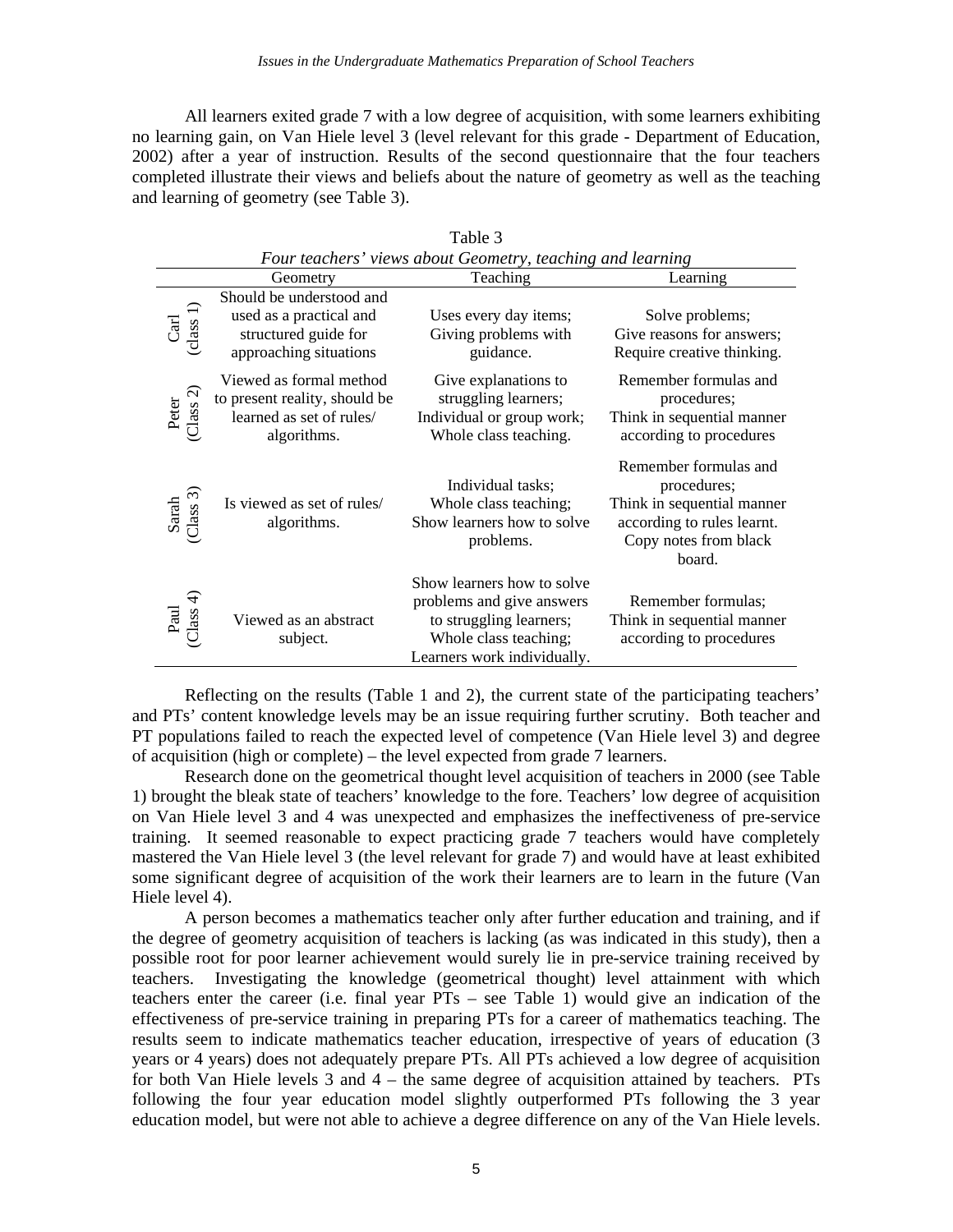Teachers, on the other hand, did outperform the PTs on Van Hiele levels 1 and 2, which could lead to a conclusion that teaching experience could be a positive factor in the acquisition of the lower Van Hiele thought levels. A general conclusion, of the research done in 2000, is that teachers and PTs are not adequately in control of the subject matter they have to teach. This study verifies the study of Webb et al. (1998) regarding the state of South African teacher knowledge of the subject matter they are to teach to learners, but also confirms findings by American researchers. For example, Mayberry (1983) found that of the 19 prospective elementary teachers in her study that she tested and interviewed, 13% where at level 0, 20% at level 1, 19% at level 2, 24% at level 3, 25% at level 4 and none at level 5. Mason and Schell (1988) investigated 67 prospective elementary school teachers' geometry knowledge and found that 38% of these prospective teachers were functioning below level 4 with 8% not even attaining the lowest level, recognition (Van Hiele level 1). This correlation could imply that teachers, irrespective of educational history, could currently be teaching without the necessary subject content knowledge and also that PTs enter the teaching career with less than adequate knowledge.

The research done in the second year at the four selected teachers' classes revealed the learning gain learners exhibited during the year (see Table 2). All four classes completed grade 7 while remaining on a low degree of acquisition for both Van Hiele levels 2 and 3. Three of the four classes made a degree improvement on Van Hiele level 1, with only one class achieving a high degree of acquisition on that level. There seems to be a possible relationship between the learning gain made by learners and the teachers' pre-service education and years of teaching experience. The class whose teacher completed a four year pre-service education program with mathematics and mathematics methodology combined with nine years of teaching experience was the only class to achieve significant learning gains on all three of the Van Hiele levels. The class whose teacher completed a four year pre-service education program without any mathematics and mathematics methodology education with only six years of teaching experience, was the only class who showed no learning gains on Van Hiele level 3. Despite the different education received by the four teachers or the years of experience, only one teacher could reach an intermediate degree of acquisition on Van Hiele level 3. The other three teachers themselves (just as their learners at the end of the year) exhibited a low degree of acquisition of Van Hiele level 3. These findings regarding the inadequate state of teachers' knowledge confirms the findings on South African teachers by Taylor and Vinjevold (1999) and is consistent with an international phenomenon illustrated in Ma's (1999) study. These findings of teachers' knowledge and the possible impact on learning, raise the question of the adequacy of pre-service education, but also confirm the need for intensive in-service programs to assist teachers to teach on the relevant and expected level.

Teachers' behavior is not only influenced by their knowledge, but by their views and beliefs. The four teachers in this study revealed their views and beliefs about the nature of geometry, teaching, learning and their own self-efficacy to effectively teach grade 7 geometry. The teacher who received both mathematics and mathematics methodology education also exhibited quite different views about the nature of geometry, teaching and learning from the other teachers who received only mathematics methodology or no methodology or mathematics education (see Table 3). A belief all teachers shared, was that they believed they were successful in teaching, that is, all four teachers exposed a positive self-efficacy. This false sense of selfefficacy could emanate from teachers aiming teaching only on the level they are confident in or by only teaching the lower Van Hiele levels.

In an effort to find the possible cause for teachers' low level of geometrical acquisition, but also a possible starting point to correct the state of affairs, a more in-depth investigation of the impact of pre-service teacher education was done at the only remaining college of education in the North West province. PTs with no training in either mathematics or methodology education outperformed PTs that had completed three years of mathematics and methodology education as well as PTs that had completed 4 years of methodology education (see Table 1). This revelation could imply that pre-service education had no significant impact by either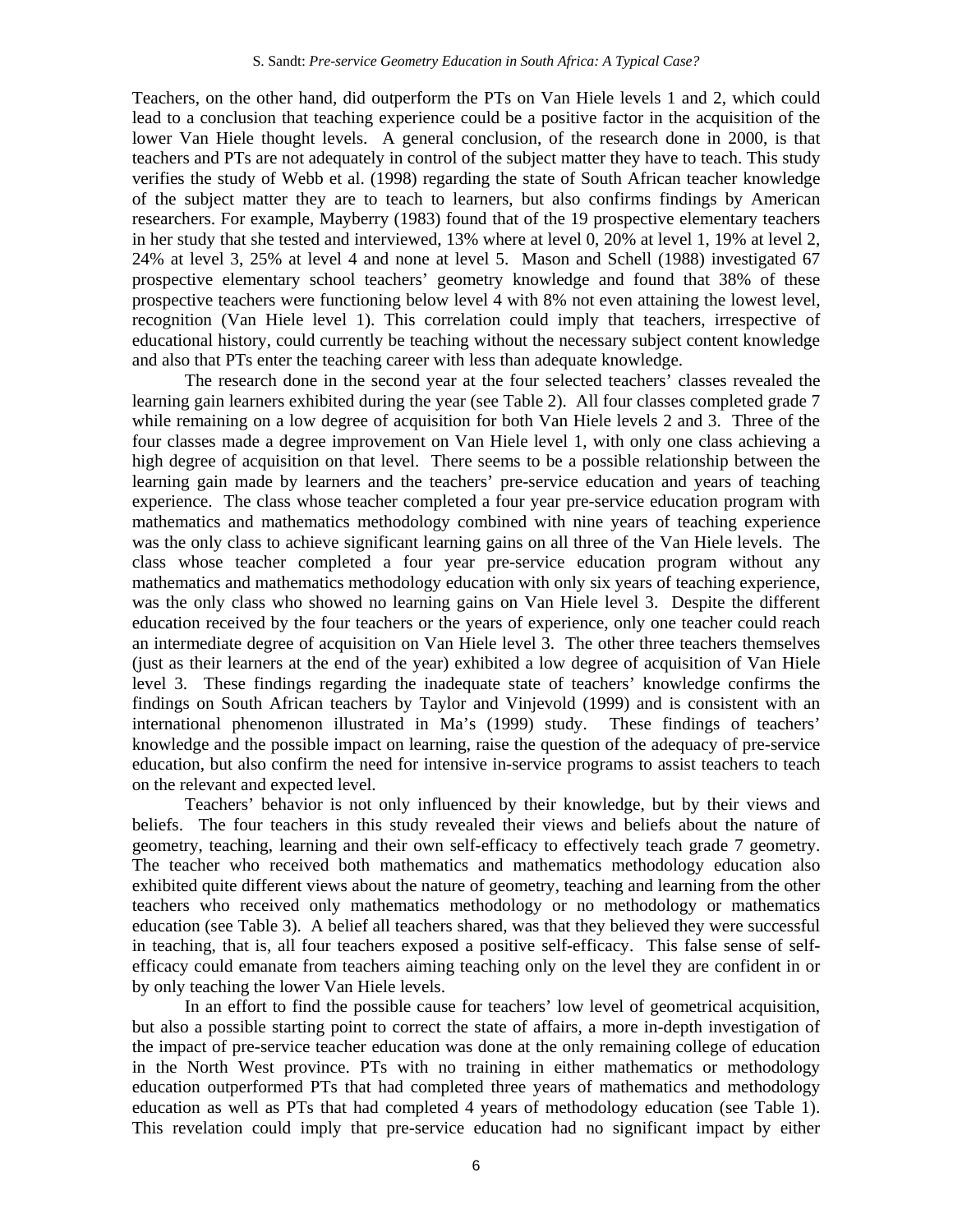maintaining the geometrical thought level acquisition attained through schooling or by positively impacting on the already attained thought level.

The inadequate and fragmented nature of PTs' and teachers' knowledge of school mathematics has been noted before by various researchers, for example Cooney (2001), and has in this study been confirmed for the participating teachers and PTs. The study furthermore confirms the findings of Ball (1990) that relying on what PTs learned in the pre-service training mathematics and methodology classes is "unlikely to provide adequate subject matter preparation for teaching mathematics with understanding" (Ball, 1990, p.142). If the teachers' and PTs' knowledge (geometrical though level attainment) is considered, both pre-service and in-service training of mathematics teachers need attention and/or renewal. The current education programs at tertiary institutions seem not to have the desired impact on PTs' level or degree of geometric acquisition expected (and required) to teach effectively – with the subsequent effect reflected in learners' achievement in this study as well as in international surveys (such as the TIMSS). The need for change in teacher pre-service education is clear.

#### **Recommendations**

Cooney (2001) indicates how crucial pre-service education is by noting that the role of teacher educators is to reveal and make evident the complexity of teaching and to propose alternatives for dealing with that complexity as teachers have neither the luxury, nor the resources, to experiment with or fantasize about a different school environment. With the results seemingly indicating that pre-service training is not adequately preparing PTs and thus not assisting teachers, the following implications and recommendations could be useful for teacher educators and tertiary institutions (in the US and internationally) wanting to make a meaningful contribution to the preparation of mathematics teachers.

A long term teacher education program is suggested that incorporates constructive learning environments that: Firstly, enables PTs to develop knowledge of mathematics that permits the teaching of mathematics from a constructive perspective with courses provoking PTs to confront their possible "naïve notions of teaching mathematics" (Lerman, 2001). Secondly, offer teachers and PTs an opportunity to reflect on their experience as learners of mathematics (Cooney, 2001), but also as teachers/mentors, in an environment where they experience the learning in the same way as they will be expected to work with learners. The learning environment could include relevant technology, such as dynamic software that could assist in creating relevant and powerful learning environments. Thirdly, balancing mathematics content knowledge with pedagogical competency in combination with collaboration and reflection. Fourthly, provide a context in which teachers and PTs develop expertise in identifying and analyzing the constraints they face in teaching and explore strategies to deal with such constraints. Lastly, afford contexts in which PTs and teachers can gain experience in assessing learners' understanding and learning of mathematics. Franke and Kazemi (2001) suggest that PTs are transformed from teachers into learners by listening to learners' mathematical thinking/explanations with the benefit of PTs learning about the teaching and learning of mathematics in the context of their practice.

The advantages of following a program of this nature could include teachers being enabled to become less textbook dependant with less emphasis given to computational tasks and a focus shifting from teaching to learning. By providing opportunity to apply instructional strategies and techniques, teachers acquire knowledge that enables them to reflect on their own learning and knowledge base and so generate the realization for the need to relearn forgotten knowledge and gain new knowledge.

Cooney (2001) theorises that the greatest moral dimension of teacher education is the challenge which enables teachers to see knowledge acquisition as power they can use to enable learners to acquire the same kind of power. If teachers are to teach according to the visions of reform, they must be convinced of the value of reform and have exposure to similar learning environments first-hand as learners. This places great responsibility on the shoulders of tertiary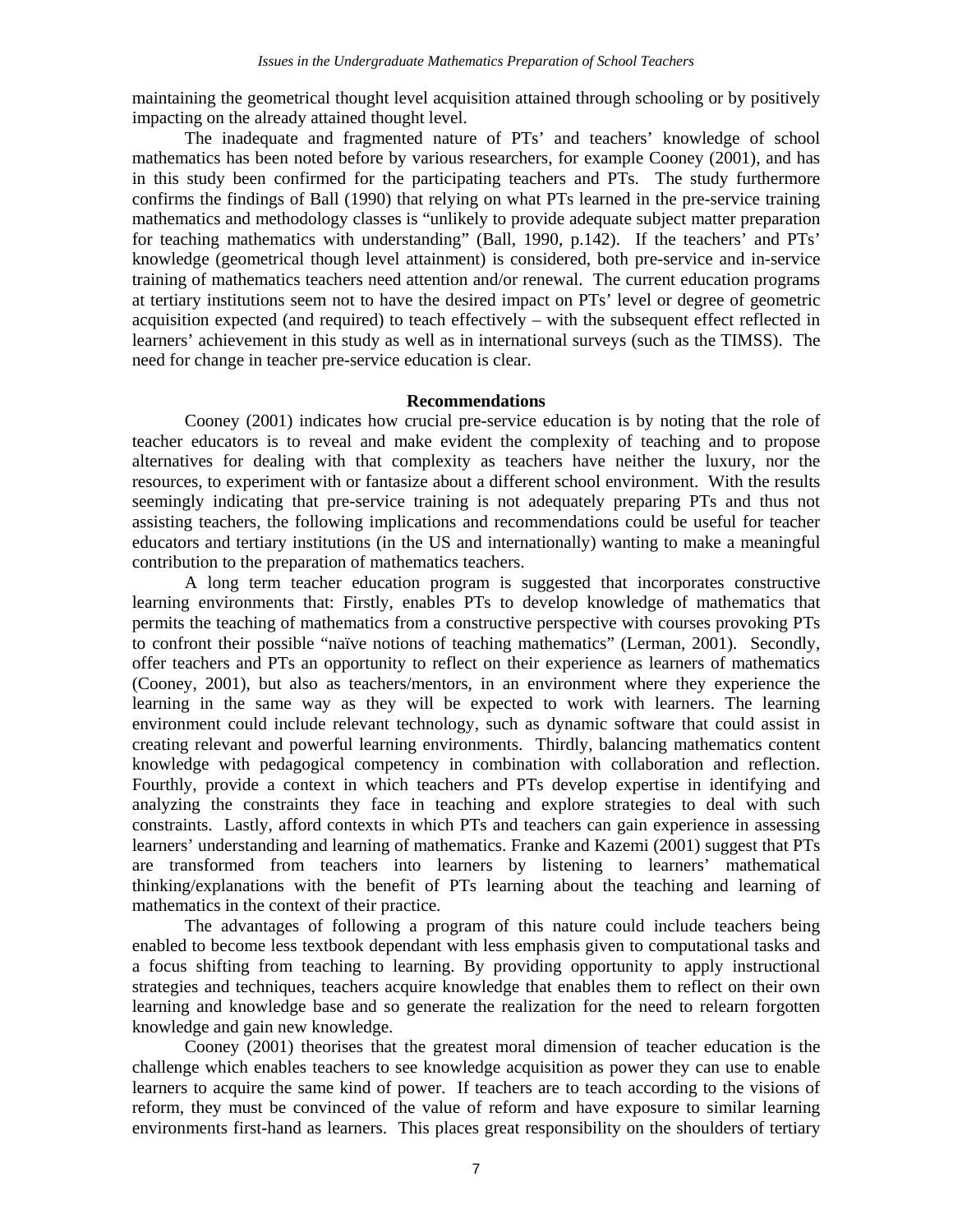institutions to reform teacher education by establishing a theory for their practice and by giving attention to content and pedagogy while training teachers to be reflective, problem solving, intelligent professionals.

# **Concluding Remarks**

Educational research and teacher education are means of educational improvement. The results suggest several directions for future research, for example, future research could include comparative and longitudinal studies with bigger study populations (in South Africa, the USA and internationally) to determine the applicability of the results on a wider population and subject area, especially focussing on pre-service training. The correlation between the nature of the preservice training and ultimate teacher instructional behavior is also a point worth further investigation. Follow PTs through their years of training and into their first few years of teaching as this could produce a clearer picture of the impact of pre-service training on both teaching and learning. Research could thirdly be conducted into the cohesiveness between college instruction and instruction in the school setting. Furthermore, an investigation into the possible hierarchical structure of the elements of teachers' beliefs could contribute to an understanding of teachers' instructional behavior. Finally, the search and study of teachers with adequate knowledge and their subsequent behavior could also provide useful insights into the areas on teacher training that need addressing – with geometry being an area ripe for inquire (as evident in the lack of research into geometry teaching and learning).

In conclusion, it is hoped that the findings and recommendations of this study would assist to convince teacher educators that reform in pre and in-service programs is urgently needed. As educators of teachers, we have a responsibility to our children to assist their teachers to become the best teachers they can be –in order for our children to become the best they can be.

## **References**

- Ball, D.L. (1990). Prospective elementary and secondary teachers' understanding of division. *Journal for research in mathematics education, 21*, 132-144.
- Ball, D.L. (1999). Crossing boundaries to examine the mathematics entailed in elementary teaching. In T. Lam, (Ed.), *Contemporary mathematics* (pp.15-36). Providence R.I.: American Mathematical Society.
- Burger, W.F. & Shaughnessy, J.M. (1986). Characterizing the Van Hiele levels of development in geometry. *Journal for research in mathematics education, 17*, 31-48.
- Cohen, J. (1988). *Statistical power analysis for the behavioural sciences*. 2nd ed. Hillsdale, NY: Lawrence Erlbaum Associates.
- Cooney, T. J. (2001). Considering the paradoxes, perils, and purposes of conceptualizing teacher development. In F.-L. Lin, & T, J. Cooney (Eds.), *Making sense of mathematics teacher education* (pp.9-31). Dordrecht: Kluwer.
- Department of Education. (2002). *Revised National Curriculum Statement Policy (Schools) Grades R-7: Mathematics*. Pretoria: Department of Education.
- Ernest, P. (1989). The knowledge, beliefs and attitudes of the mathematics teacher: A model. *Journal of education for teaching, 15*, 13-33.
- Farah-Sarkis, F. (1999). Inservice in Libanon. In B. Jaworski, T.L. Wood, & S. Dawson (Eds.), *Mathematics teacher education: critical international perspectives (pp.42-47). London:* Falmer Press.
- Franke, M., & Kazemi, E. (2001). Learning to teach mathematics: focus on student thinking. *Theory into practice, 40*, 103-109.
- Gutiérrez, A., Jaime, A., & Fortuny, J.M. (1991). An alternative paradigm to evaluate the acquisition of the Van Hiele levels*. Journal of research in mathematics education, 22,* 237-251.